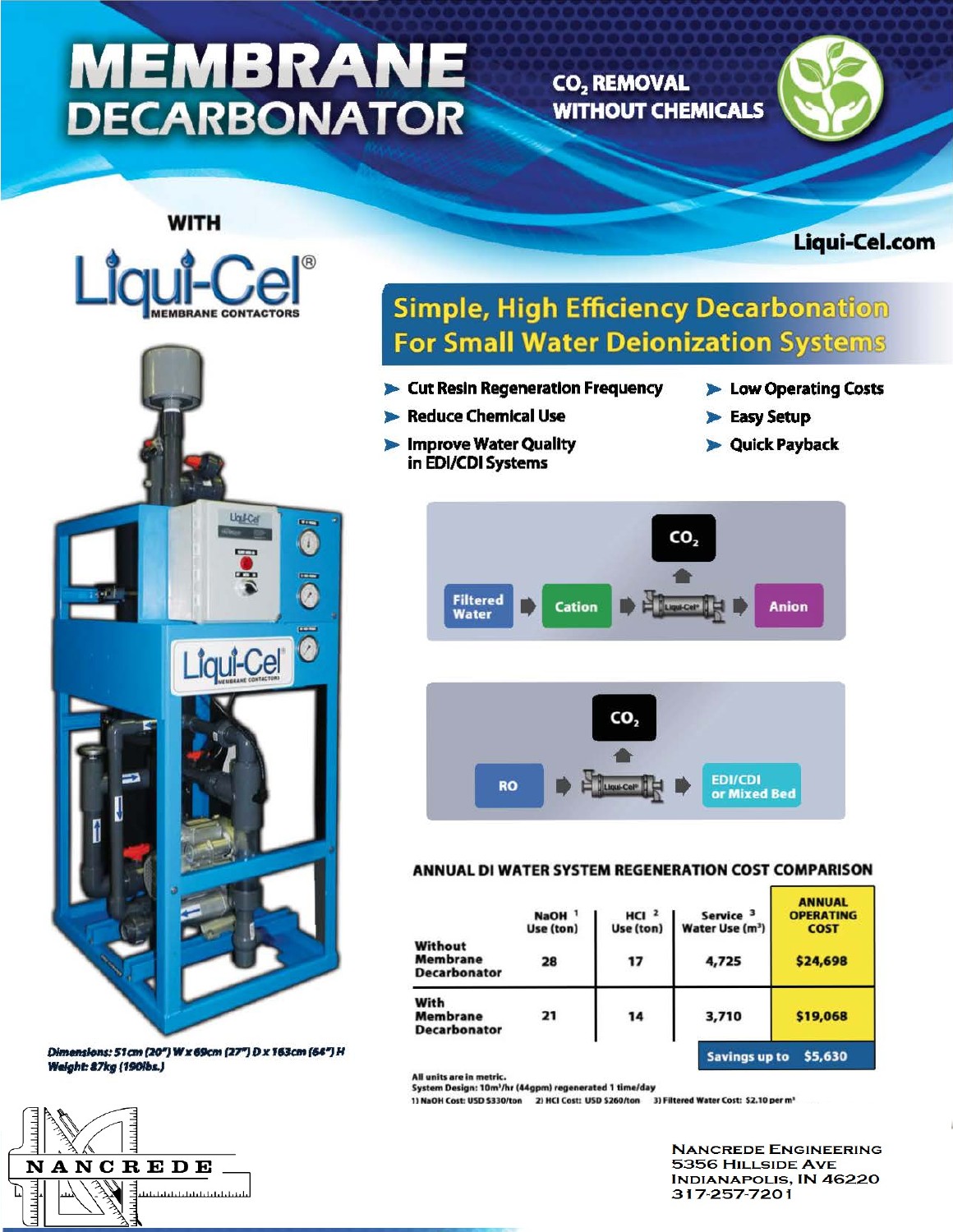# **MEMBRANE**<br>DECARBONATOR

NANCREDE

المتخابط بالمائيلي المتحادات

لىلىلىلىك

CO<sub>2</sub> REMOVAL **WITHOUT CHEMICALS** 



Liqui-Cel.com

| <b>Features</b>                                       | <b>Benefits</b>                                                                                     |  |  |
|-------------------------------------------------------|-----------------------------------------------------------------------------------------------------|--|--|
| <b>Simple Installation and Operation</b>              | <b>Minimal Setup Time and Low Maintenance</b>                                                       |  |  |
| <b>High Performance</b>                               | Up to 95% Removal of Free CO <sub>2</sub> at 25°C                                                   |  |  |
| <b>Does Not Require Chemicals to Operate</b>          | <b>Reduce Chemical Storage Costs and Risk of</b><br><b>Employee Exposure; Lower Operating Costs</b> |  |  |
| <b>Clean, In-line Operation</b>                       | <b>Remove CO<sub>2</sub></b> without Contaminating Water                                            |  |  |
| <b>Operates Using Small Blower</b><br>in Suction Mode | <b>Low Energy Use and Capital Cost</b>                                                              |  |  |
| <b>Compact Design, Small Size</b>                     | <b>Can Fit into Many Existing Spaces</b>                                                            |  |  |
| <b>Mobility</b>                                       | <b>Easily Relocated</b>                                                                             |  |  |



**NANCREDE ENGINEERING 5356 HILLSIDE AVE<br>INDIANAPOLIS, IN 46220**  $-10220$ 317-257-7201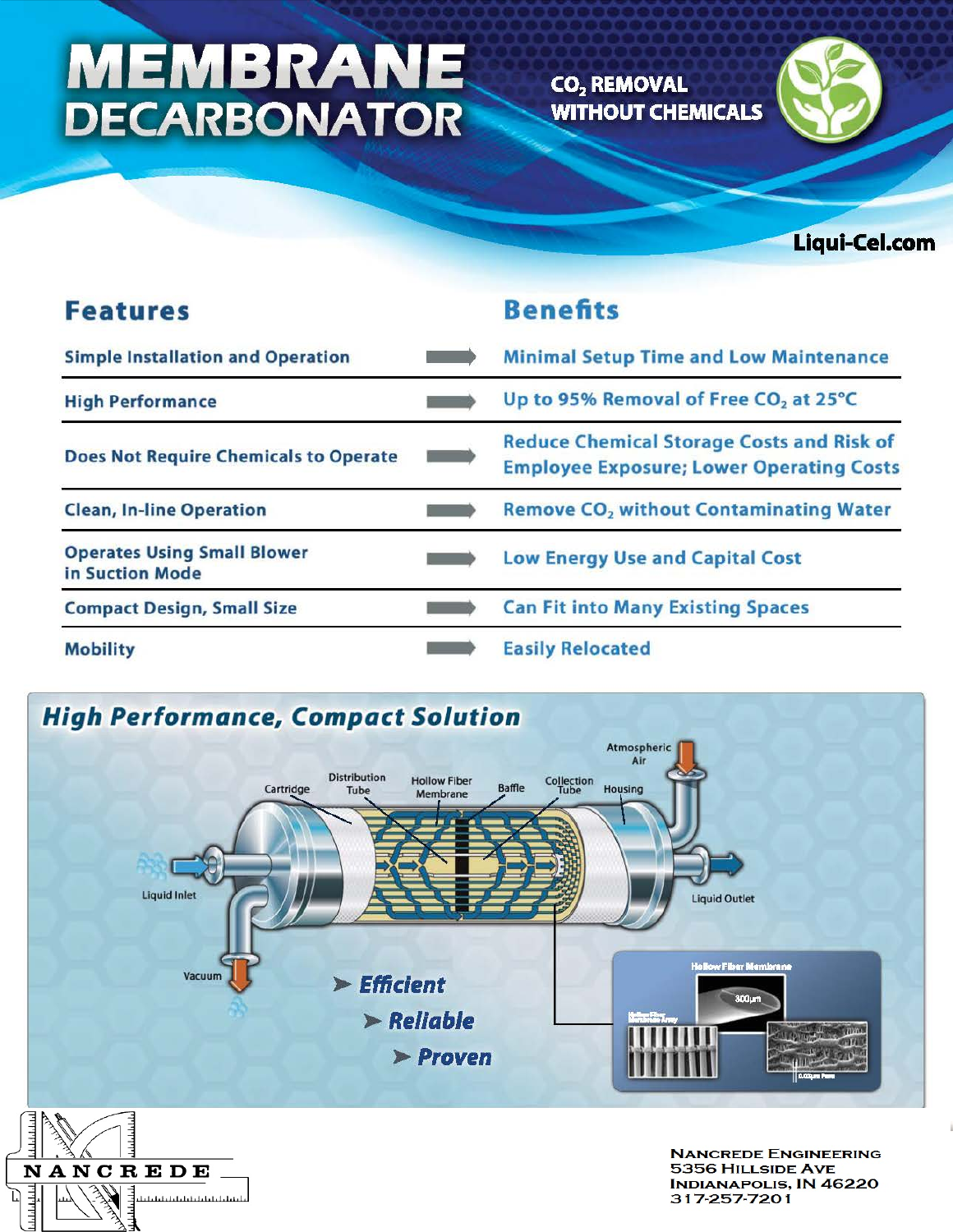## **MEMBRANE DECARBONATOR**

CO<sub>2</sub> REMOVAL **WITHOUT CHEMICALS** 





#### Liqui-Ce/• Bx20 Decarbonator Skid



#### Standard Equipment

- 8 x 20 EXTRA-FLOW Uqul-Cel Conroctor mounted In o pointed steel frame
- Alrtech model 3BA 1300 motor 0.6 HP (0.45.kW) regenerative blower 1 10-120V 60Hz 6 amp single phase 220-230V SO Hz 3 amp single phase
- Liquid trap with high level cut-off switch to protect blower.
- Air filter Sµm rating 9996 removal
- Vacuum & *water* pressure relief valves
- Inlet/outlet water pressure gages 0 680 kPa (0 100 psi)
- Compound WJCUUm gage for *bloWG"* 100 *to* -100 *KPa (+* 15 *psi* to -30 *in* Hg)
- Temperature gage -20 to 120°C (0-150°F)
- **Water line: 1 % inch schedule 80 PVC piping with inlet & outlet ball valves**
- Blower lint: 1 Inch *PVC discharge*
- Drain line: 1 inch PVC wtth ball valve
- On/Off switch with drcuit breakers mounted in control panel

#### Operating Conditions

Water flow rate:  $1.1 - 11$  m<sup>3</sup>/hr (5 - 50 gpm)

Maximum Water Temperature/Pressure 25°(, 4.8 barg (77°F, 70 psig)

40°C, 2.1 barg (104°F, 30 psig)

- \* 5 micron water pre-filtration and softened or RO water is recommended.
- \* Air temperature should not exceed 30°C (86°F). If the water temperature exceeds the air temperature some heat transfer can occur.
- \* The unit can be placed in an environment 40°C (104°F). Beware that air temperatures exceeding 30°C (86°F) will reduce membrane life.

#### Ordering Info

| Model | Voltage                       | Plug    | <b>Connections</b>                 | <b>Dimensions</b>                                 | Weight         | Weight              |
|-------|-------------------------------|---------|------------------------------------|---------------------------------------------------|----------------|---------------------|
|       |                               |         | (lumen side)<br>1.5"<br>Female NPT | 51cm (20") - W<br>69cm (27") - D<br>163cm (64")-H | (dry)          | (shipping)          |
|       | SK-100-116   110-127V 50-60Hz | us      |                                    |                                                   | 86kg<br>(1900) | 141kg<br>$(310$ bs) |
|       | SK-100-216 220-240V 50-60Hz   | No Plua |                                    |                                                   |                |                     |

**NANCREDE ENGINEERING** 5356 HILLSIDE AVE<br>INDIANAPOLIS, IN 46220<br>317-257-7201